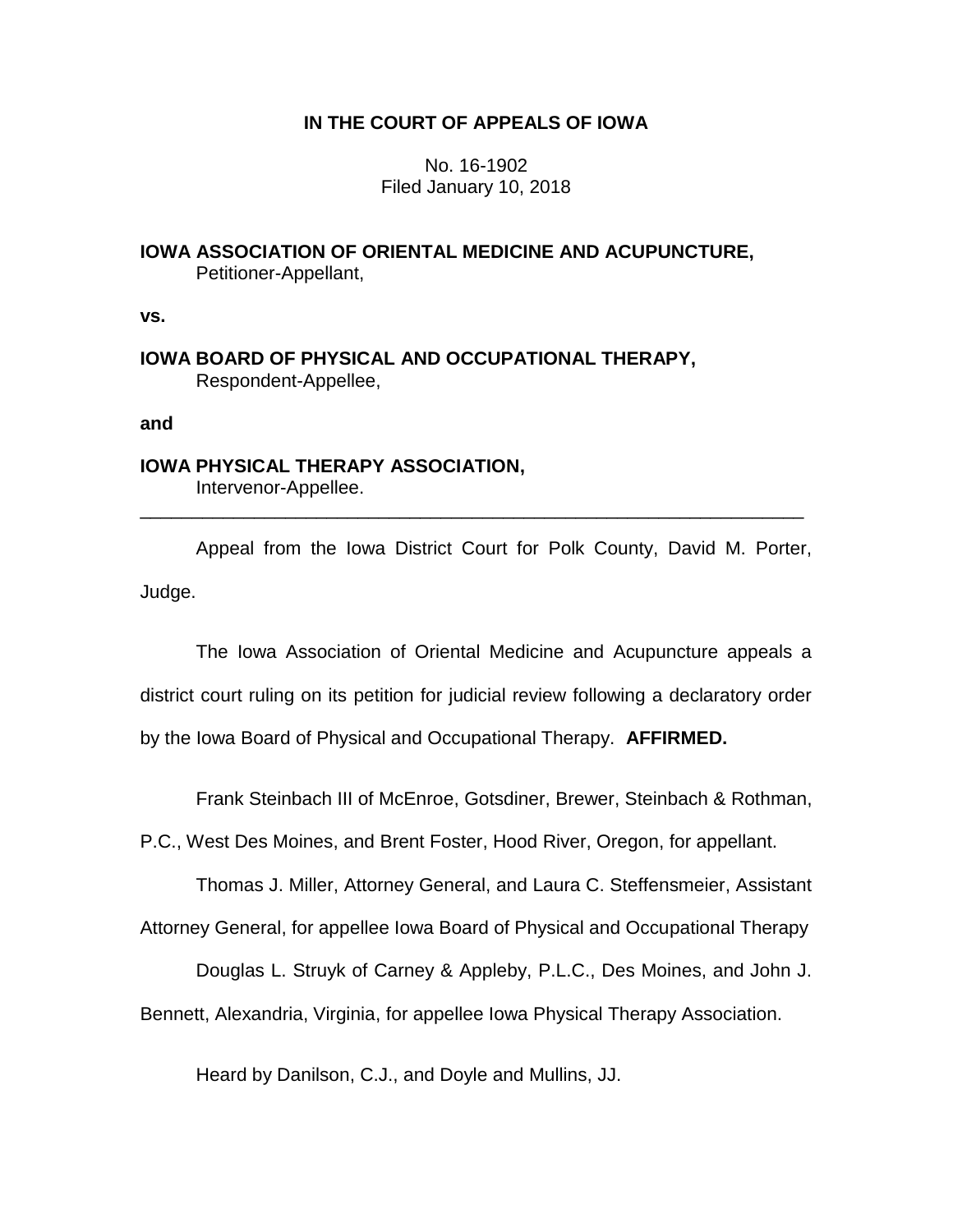## **MULLINS, Judge.**

 $\overline{a}$ 

The Iowa Association of Oriental Medicine and Acupuncture (Association) appeals a district court ruling on its petition for judicial review following an order by the Iowa Board of Physical and Occupational Therapy (Board) declaring the practice of "dry needling"<sup>1</sup> falls within the definition of "physical therapy" contained in Iowa Code section 148A.1(1)(b) (2015). The Association contends the Board's determination is an irrational, illogical, or wholly unjustifiable interpretation of the statute.<sup>2</sup> See lowa Code § 17A.19(10)( $\Lambda$ .<sup>3</sup>

# **I. Background Facts and Proceedings**

In August 2015, the Association petitioned the Board for a declaratory order defining "dry needling" as a form of acupuncture and a practice not within the legal scope of the practice of physical or occupational therapy. The gist of the Association's position on the matter was that physical therapists and other professionals were engaging in dry needling without formal acupuncture training, such was detrimental to public safety, and the practice of dry needling should be reserved for advanced acupuncture practitioners. In September, the American

 $<sup>1</sup>$  The district court implicitly adopted the Board and Federation of State Boards of</sup> Physical Therapy's definition of dry needling:

Dry needling is a skilled technique performed by a physical therapist using filiform needles to penetrate the skin and/or underlying tissue to affect change in body structures and functions for the evaluation and management of neuromusculoskeletal conditions, pain, movement impairments, and disability.

<sup>&</sup>lt;sup>2</sup> The Association also argues the Board's interpretation of section 148A.1(1)(b) is beyond its statutory authority. *See* Iowa Code § 17A.19(10)(b). The Association's argument appears to be, however, that the Board's determination is only beyond its statutory authority because it is based upon an irrational, illogical, or wholly unjustifiable application of the law. We therefore only consider, as did the district court, the viability of the Board's determination under Iowa Code section 17A.19(10)(*l*).

<sup>&</sup>lt;sup>3</sup> In this opinion, references to chapter 17A are to the 2016 version of the Iowa Code. All other statutory references are to the 2015 version.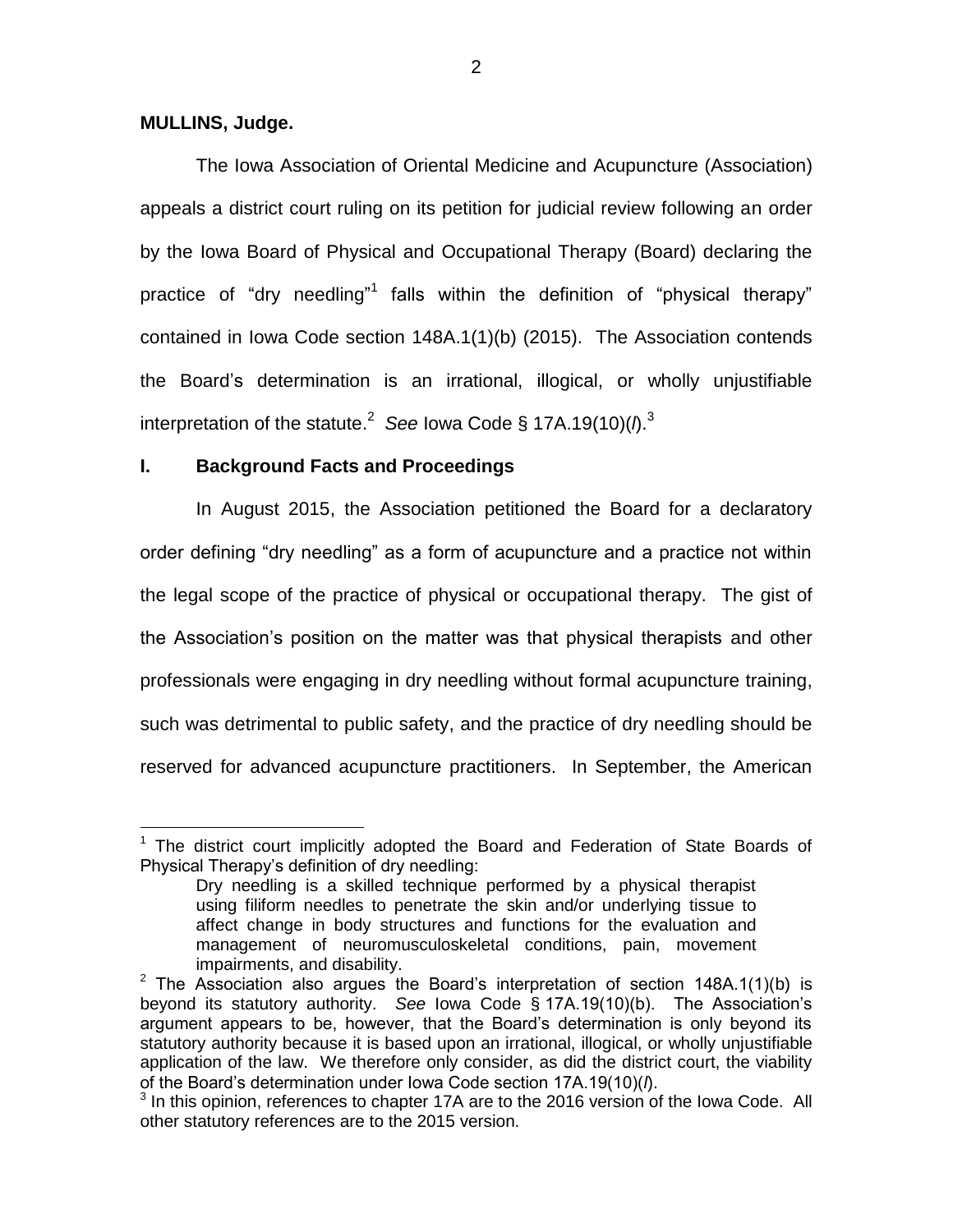Physical Therapy Association and the Iowa Physical Therapy Association (IPTA) filed a joint petition to intervene and generally argued the practice of dry needling falls within the statutory definition of physical therapy. The Board granted the petition for intervention and established a forty-five-day public comment period.

In January 2016, following the submission of hundreds of comments and oral arguments by the parties, the Board issued its ruling declaring "[d]ry needling falls within the definition of physical therapy because it is a rehabilitative procedure used to prevent, correct, minimize, or alleviate a physical impairment." *See id.* § 148A.1(1)(b). In its ruling, the Board repeated its informal position that there is "nothing in the laws and rules governing the practice of physical therapy to prohibit a physical therapist from performing dry needling, provided the physical therapist ha[s] adequate training to competently perform the technique." The Board noted several differences between dry needling and acupuncture but declined to rule whether or not dry needling is acupuncture, citing a lack of jurisdiction. *See generally id.* § 148E.1(3) (placing oversight of the practice of acupuncture with the board of medicine).

The Association filed a petition for judicial review of the Board's declaratory ruling, *see id.* § 17A.19(1)–(2), arguing the Board "exceeded its authority in its determination dry needling is within the scope of physical therapy" and erroneously interpreted section 148A.1(1)(b). The district court granted IPTA's subsequent motion to intervene. The district court heard oral arguments in July 2016 and, in October, issued an order affirming the Board's ruling, concluding the Association failed to meet its "burden of demonstrating the

3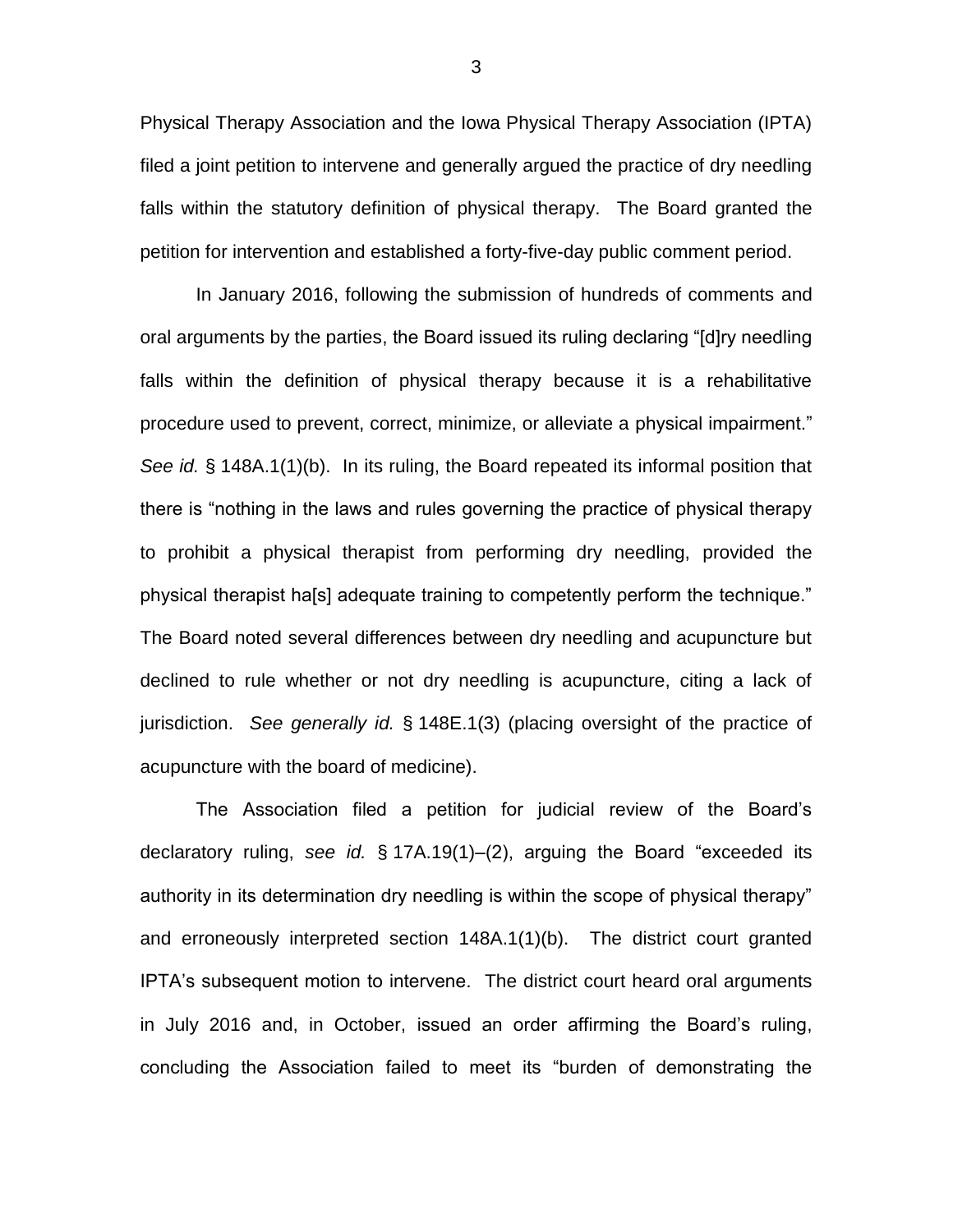Board's decision was irrational, illogical, or wholly unjustifiable." This appeal followed.

### **II. Standard of Review**

"Judicial review of agency decisions is governed by Iowa Code section 17A.19." *Brakke v. Iowa Dep't of Nat. Res.*, 897 N.W.2d 522, 530 (Iowa 2017) (quoting *Kay-Decker v. Iowa State Bd. of Tax Review*, 857 N.W.2d 216, 222 (Iowa 2014)). The district court acts in an appellate capacity in judicial-review proceedings. *Iowa Med. Soc'y v. Iowa Bd. of Nursing*, 831 N.W.2d 826, 838 (Iowa 2013) (quoting *City of Sioux City v. GME, Ltd.*, 584 N.W.2d 322, 324 (Iowa 1998)). On appeal, this court "appl[ies] the standards of section 17A.19(10) to determine if we reach the same results as the district court." *Brakke*, 897 N.W.2d at 530 (quoting *Renda v. Iowa Civil Rights Comm'n*, 784 N.W.2d 8, 10 (Iowa 2010)). Relief in a judicial-review proceeding is appropriate only "if the agency action prejudiced the substantial rights of the petitioner and if the agency action falls within one of the criteria listed in section 17A.19(10)(a) through (n)." *Id.*

"The boards for the various professions shall adopt all necessary and proper rules to administer and interpret this chapter [147] and chapters 148 through 158, except chapter 148D." Iowa Code § 147.76. Thus, there is no question the legislature has granted the Board interpretive authority as to chapter 148A. *Cf. Iowa Med. Soc'y*, 831 N.W.2d at 827, 838; *Houck v. Iowa Bd. of Pharmacy Exam'rs*, 752 N.W.2d 14, 18 (Iowa 2008); *Al-Jurf v. Iowa Bd. of Med.*, No. 12-0293, 2013 WL 3830159, at \*4 (Iowa Ct. App. July 24, 2013). Where the legislature has granted an agency such authority, "[w]e defer to the agency's interpretation of law" and "will overturn an agency's interpretation of law . . . only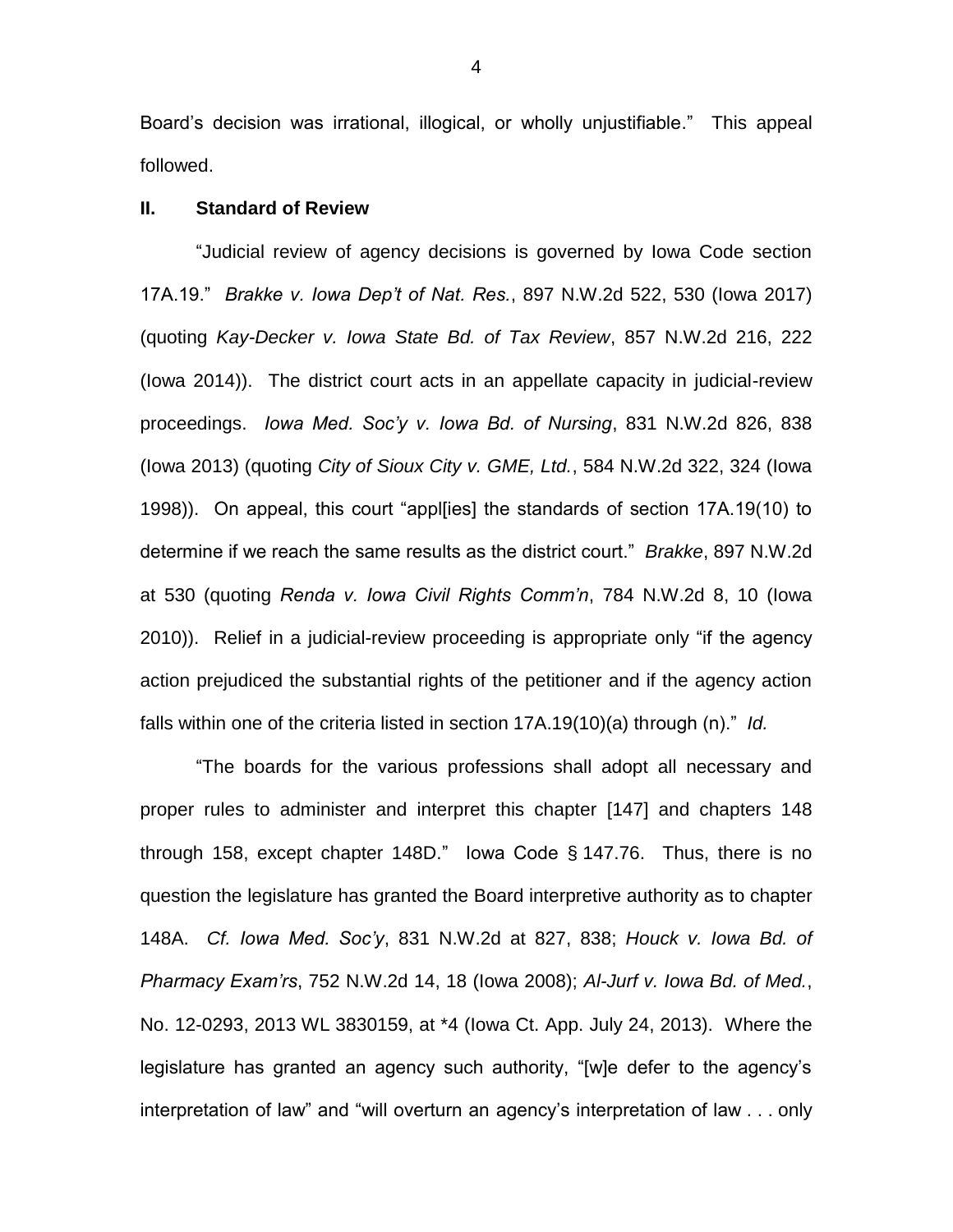if the agency's interpretation is 'irrational, illogical, or wholly unjustifiable.'" *Brakke*, 897 N.W.2d at 530 (citations omitted); *accord* Iowa Code § 17A.19(10)(*l*). This is akin to "a deferential abuse-of-discretion standard of review." *Thoms v. Iowa Pub. Emp. Ret. Sys.*, 715 N.W.2d 7, 11 (Iowa 2006).

#### **III. Analysis**

"An agency shall have only that authority or discretion delegated or conferred upon the agency by law and shall not expand or enlarge its authority or discretion beyond the powers delegated to or conferred upon the agency." Iowa Code § 17A.23(3). The Association challenges the Board's interpretation of a term used within the legislature's definition of "physical therapy" in Iowa Code section 148A.1(1)(b). "Physical therapy" is statutorily defined as follows:

"physical therapy" is that branch of science that deals with the evaluation and treatment of human capabilities and impairments. Physical therapy uses the effective properties of physical agents including, but not limited to, mechanical devices, heat, cold, air, light, water, electricity, and sound, and therapeutic exercises, and *rehabilitative procedures to prevent, correct, minimize, or alleviate a physical impairment.*

*Id.* § 148A.1(1)(b) (emphasis added). The Board determined, "Dry needling falls within the definition of physical therapy because it is a rehabilitative procedure used to prevent, correct, minimize, or alleviate a physical impairment." The Association specifically contends the Board's interpretation of the term "rehabilitative procedures" is irrational, illogical, or wholly unjustifiable.

Although the legislature defined "physical therapy," it did not define the terms used within its definition, namely the term "rehabilitative procedures." *See id.* The legislature has not defined the term "rehabilitative procedures" elsewhere in the code, and, based on the language of the statute, the term appears to be a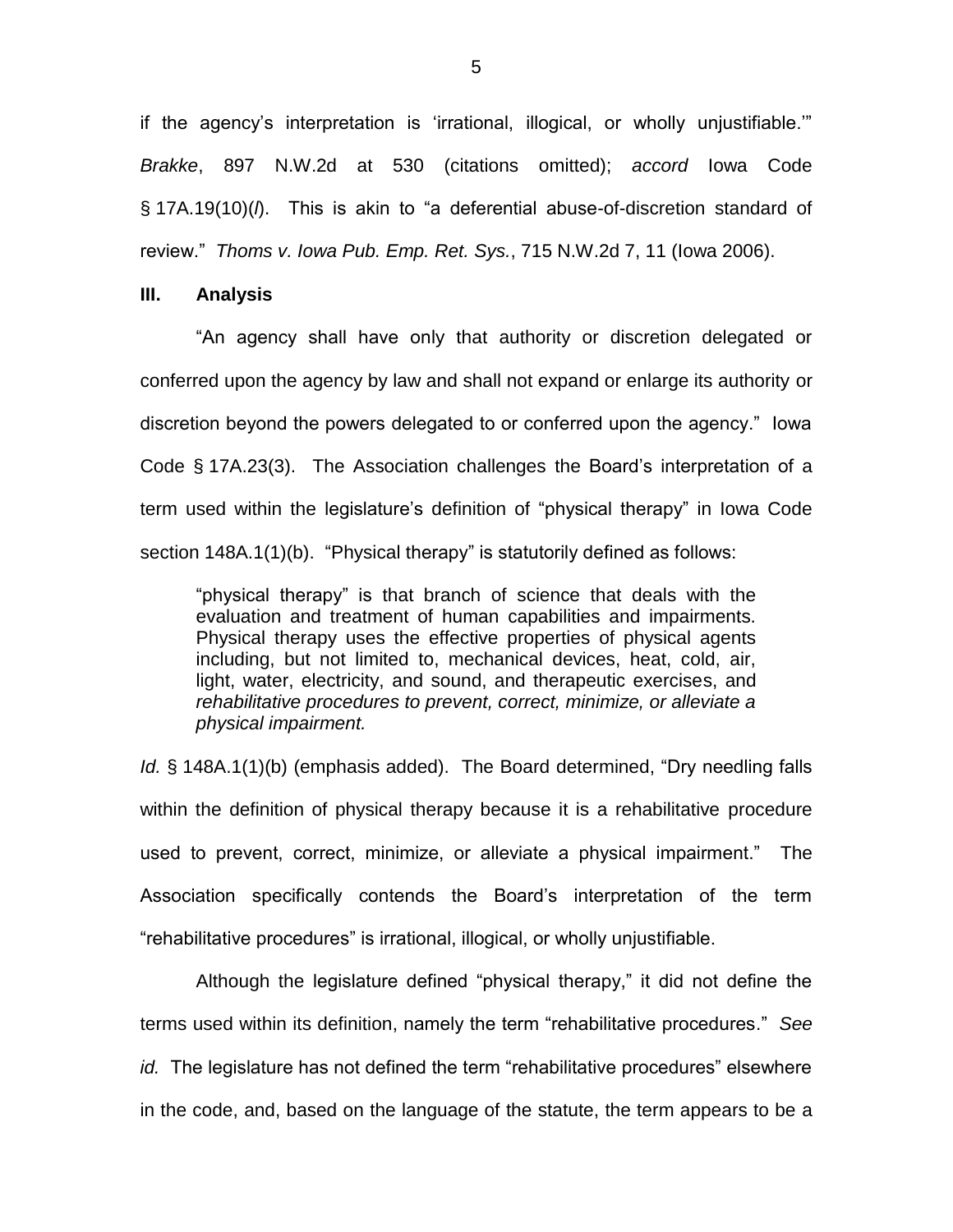substantive term within the special expertise of the Board. Under these circumstances, we conclude the legislature has expressly authorized the Board to interpret the term "rehabilitative procedures." *See Renda*, 784 N.W.2d at 14 ("[W]hen the statutory provision being interpreted is a substantive term within the special expertise of the agency, we have concluded that the agency has been vested with the authority to interpret the provisions. . . . When the provisions to be interpreted are found in a statute other than the statute the agency has been tasked with enforcing, we have generally concluded interpretive power was not vested with the agency."); *see also* Iowa Code § 147.76. The Iowa Supreme Court has directed that our review in such circumstances "is controlled in large part by the deference we afford to decisions of administrative agencies." *Iowa Med. Soc'y*, 831 N.W.2d at 839.

Where the legislature "clearly delegates *discretionary* authority to an agency to interpret or elaborate a statutory term based on the agency's own special expertness, the court may not simply substitute its view as to the meaning or elaboration of the term for that of the agency" unless the agency interpretation is irrational, illogical, or wholly unjustifiable. *Renda*, 784 N.W.2d at 11 (quoting Arthur E. Bonfield, *Amendments to Iowa Administrative Procedure Act, Report on Selected Provisions to Iowa State Bar Association and Iowa State Government* 62 (1998)); *see* Iowa Code § 17A.19(10)(*l*). Where, as here, "the statutory provision being interpreted is a substantive term within the special expertise of the agency, . . . the agency has . . . the authority to interpret the provisions." *Renda*, 784 N.W.2d at 14.

6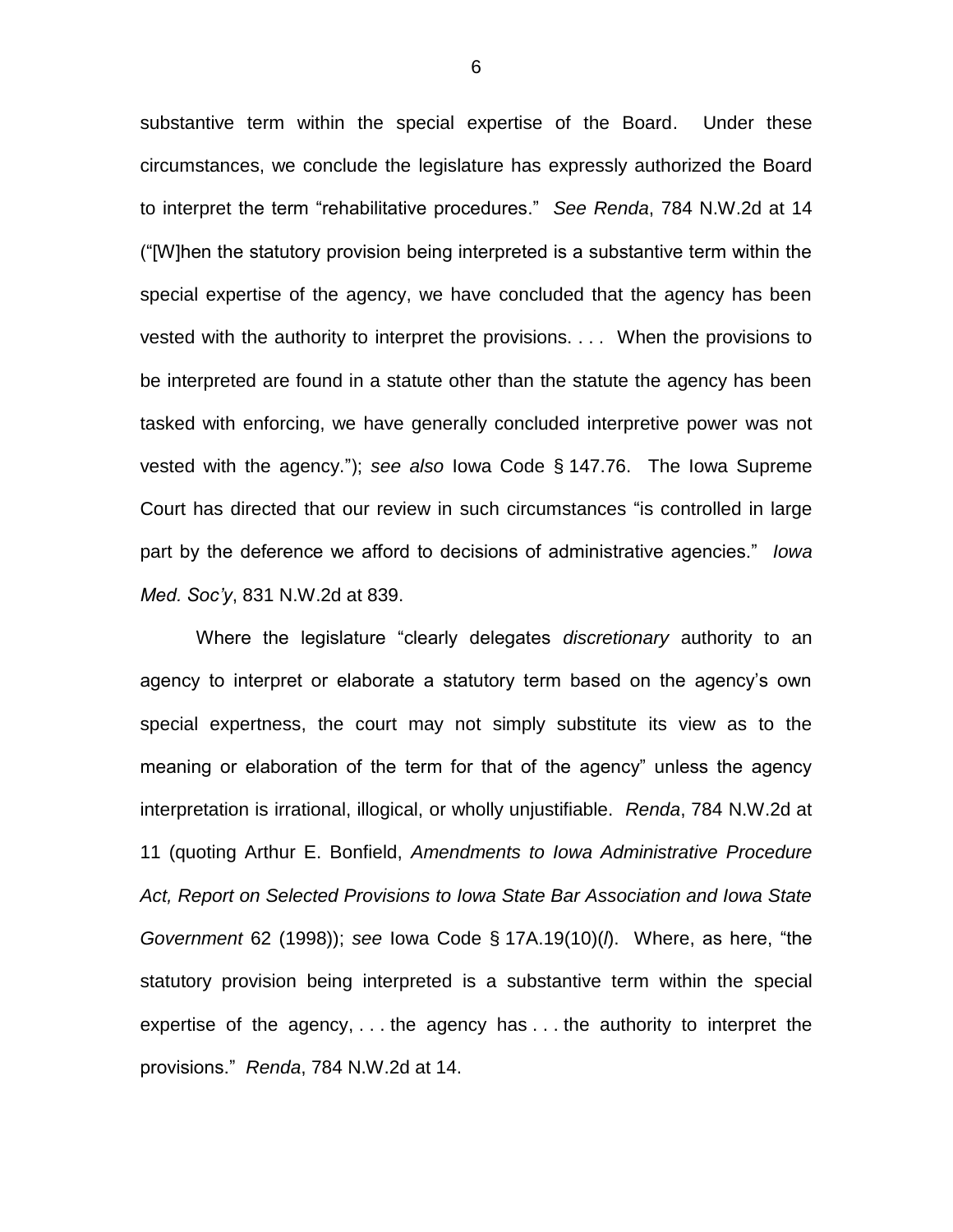The Association's general argument is that the Board's interpretation expands the scope of physical therapy beyond what the legislature intended and is therefore an irrational, illogical, or wholly unjustifiable interpretation of the statute. In determining the legislature's intent, we consider "the words chosen by the legislature, not what it should or might have said." *Auen v. Alcoholic Beverages Div.*, 679 N.W.2d 586, 590 (Iowa 2004); *accord State v. Pettijohn*, 899 N.W.2d 1, 15 (Iowa 2017). "When the legislature fails to define a statutory term, we examine the context in which the term appears and accord the term its ordinary and common meaning." *Pettijohn*, 899 N.W.2d at 16. We consider the statute as a whole, not just isolated words or phrases. *Id.*

The statute, by its punctuation and repetitive use of the word "and," clearly groups physical therapy into three separate categories of treatment that "prevent, correct, minimize, or alleviate a physical impairment": (1) the use of "effective properties of physical agents including, but not limited to, mechanical devices, heat, cold, air, light, water, electricity, and sound," (2) "therapeutic exercises," and (3) "rehabilitative procedures." 4 *See* Iowa Code § 148A.1(1)(b). The Association argues the non-invasive nature of the "physical agents" noted in the first grouping restricts rehabilitative procedures in the third grouping to non-

 $\overline{a}$ 

<sup>&</sup>lt;sup>4</sup> The statute provides:

Physical therapy uses the effective properties of physical agents including, but not limited to, mechanical devices, heat, cold, air, light, water, electricity, and sound, *and* therapeutic exercises, *and* rehabilitative procedures to prevent, correct, minimize, or alleviate a physical impairment.

Iowa Code § 148A.1(1)(b) (emphasis added). Focusing on the language of the relevant grouping, the statute effectively defines that category of physical therapy as the use of "rehabilitative procedures to prevent, correct, minimize, or alleviate a physical impairment." *Cf. Sullivan v. Abraham*, 488 S.W.3d 294, 298–98 (Tex. 2016) (concluding legislative use of oxford or serial comma before the term "and" separates the terms in the series and therefore limits term modifiers to their particular grouping in a statute).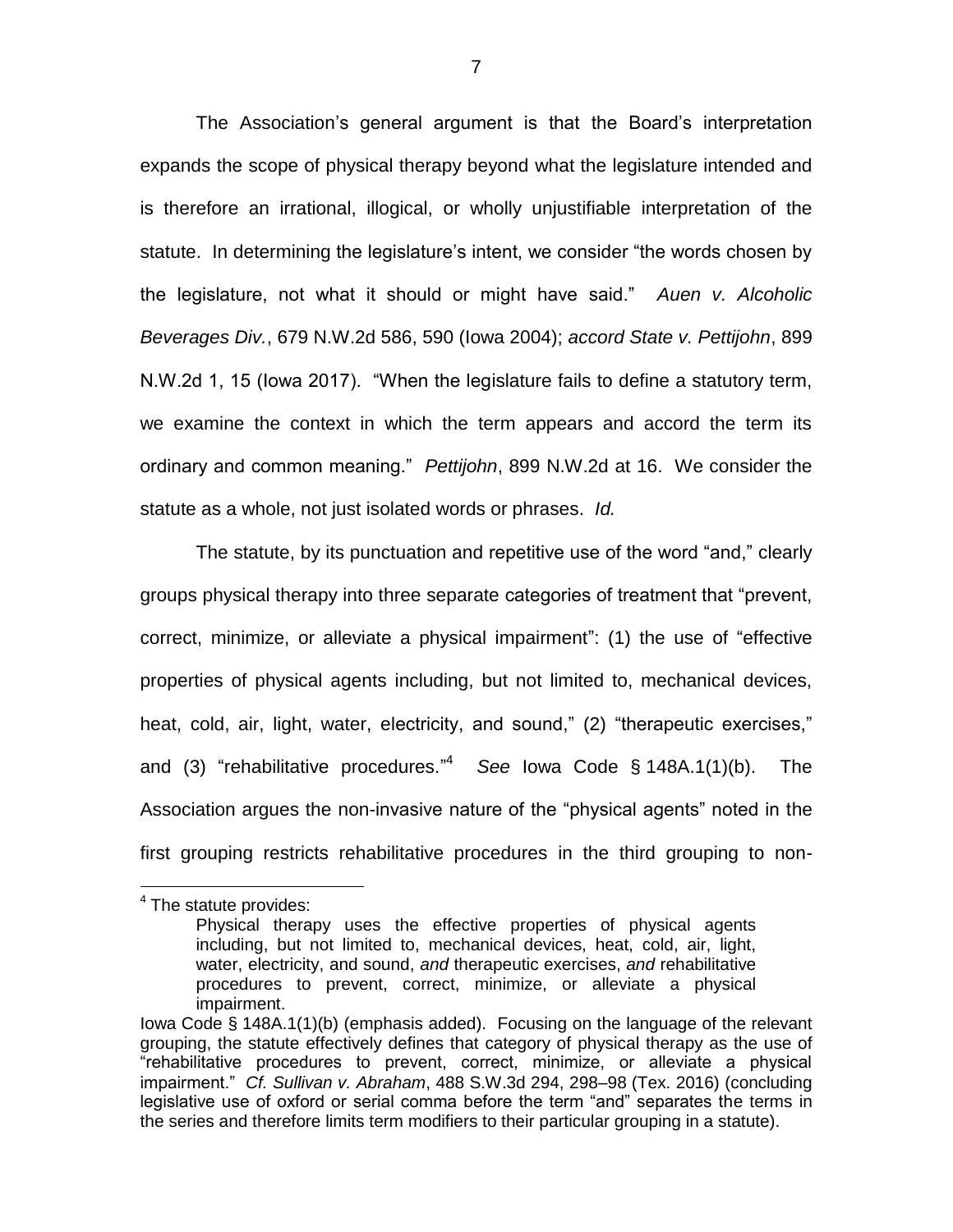invasive treatment, which would not include dry needling. Based on the punctuation and wording of the statute, quoted in its entirety above, we conclude the only matters limiting the invasiveness of potential rehabilitative procedures under the statute are the term's common and ordinary meaning and Iowa Code section 148A.5, which expressly prohibits physical therapists from practicing "operative or osteopathic surgery or chiropractic manipulation" and from administering or prescribing any drug.

With these contextual limitations in mind, we accord the term "rehabilitative procedures" its ordinary and common meaning in order to determine legislative intent. *See Pettijohn*, 899 N.W.2d at 16 ("When the legislature fails to define a statutory term, we examine the context in which the term appears and accord the term its ordinary and common meaning."). "Rehabilitative" in the treatment context ordinarily concerns efforts intended "to restore [a person] to a condition of health or normal activity." Webster's Third New International Dictionary 1914 (unabridged ed. 2002). A "procedure" is "a particular way of doing or of going about the accomplishment of something." *Id.* at 1807.

As did the Board, we recognize that the ordinary and common meaning of the term "rehabilitative procedures" is broad. The Association complains the Board's broad use of the term effectively expands the definition of physical therapy to include almost any type of procedure. We limit our consideration of procedures to the facts of this case, not hypotheticals. And, the record before us reveals physical therapists have been engaged in the practice of dry needling for several years in Iowa, generally without incident. The Association finally argues

8